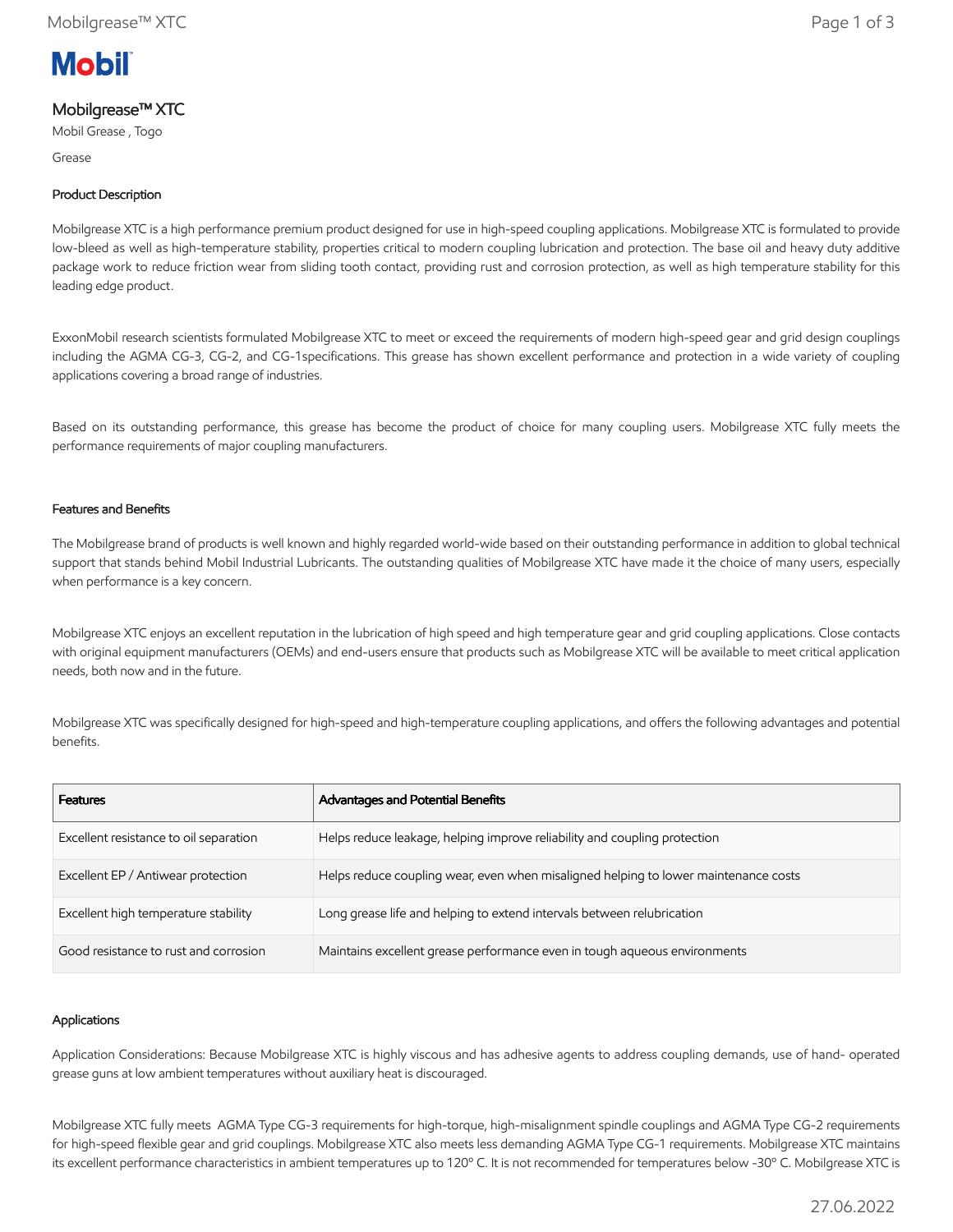# Mobilgrease™ XTC Page 2 of 3

- Grid-type flexible couplings
- Gear-type flexible couplings

## Specifications and Approvals

| This product meets or exceeds the requirements of: |
|----------------------------------------------------|
| AGMA CG-1                                          |
| AGMA CG-2                                          |
| AGMA CG-3                                          |

#### Properties and Specifications

| Property                                                               |                   |
|------------------------------------------------------------------------|-------------------|
| Grade                                                                  | NLGI <sub>1</sub> |
| Thickener Type                                                         | Lithium           |
| Copper Strip Corrosion, 24 h, 100 C, Rating, ASTM D4048                | 1A                |
| Timken OK Load, lb, ASTM D2509                                         | 50                |
| Corrosion Preventive Properties, Rating, ASTM D1743                    | Pass              |
| Centrifugal Oil Separation, High G Force, 24 h, 50 C, vol%, ASTM D4425 | 1                 |
| Four-Ball Wear Test, Scar Diameter, mm, ASTM D2266                     | 0.43              |
| Color, Visual                                                          | Dark Brown        |
| Penetration, Change from 60X to 10,000X, %, ASTM D217                  | 20                |
| Oxidation Stability, Pressure Drop, 100 h, kPa, ASTM D942              | 41                |
| Four-Ball Extreme Pressure Test, Weld Point, kgf, ASTM D2596           | 400               |
| Dropping Point, °C, ASTM D2265                                         | 279               |
| Penetration, 60X, 0.1 mm, ASTM D217                                    | 325               |
| Viscosity @ 40 C, Base Oil, mm2/s, ASTM D445                           | 680               |

### Health and safety

Health and Safety recommendations for this product can be found on the Material Safety Data Sheet (MSDS) @ [http://www.msds.exxonmobil.com/psims](http://www.msds.exxonmobil.com/psims/psims.aspx) /psims.aspx

All trademarks used herein are trademarks or registered trademarks of Exxon Mobil Corporation or one of its subsidiaries unless indicated otherwise.

05-2022 MOBIL OIL TOGO